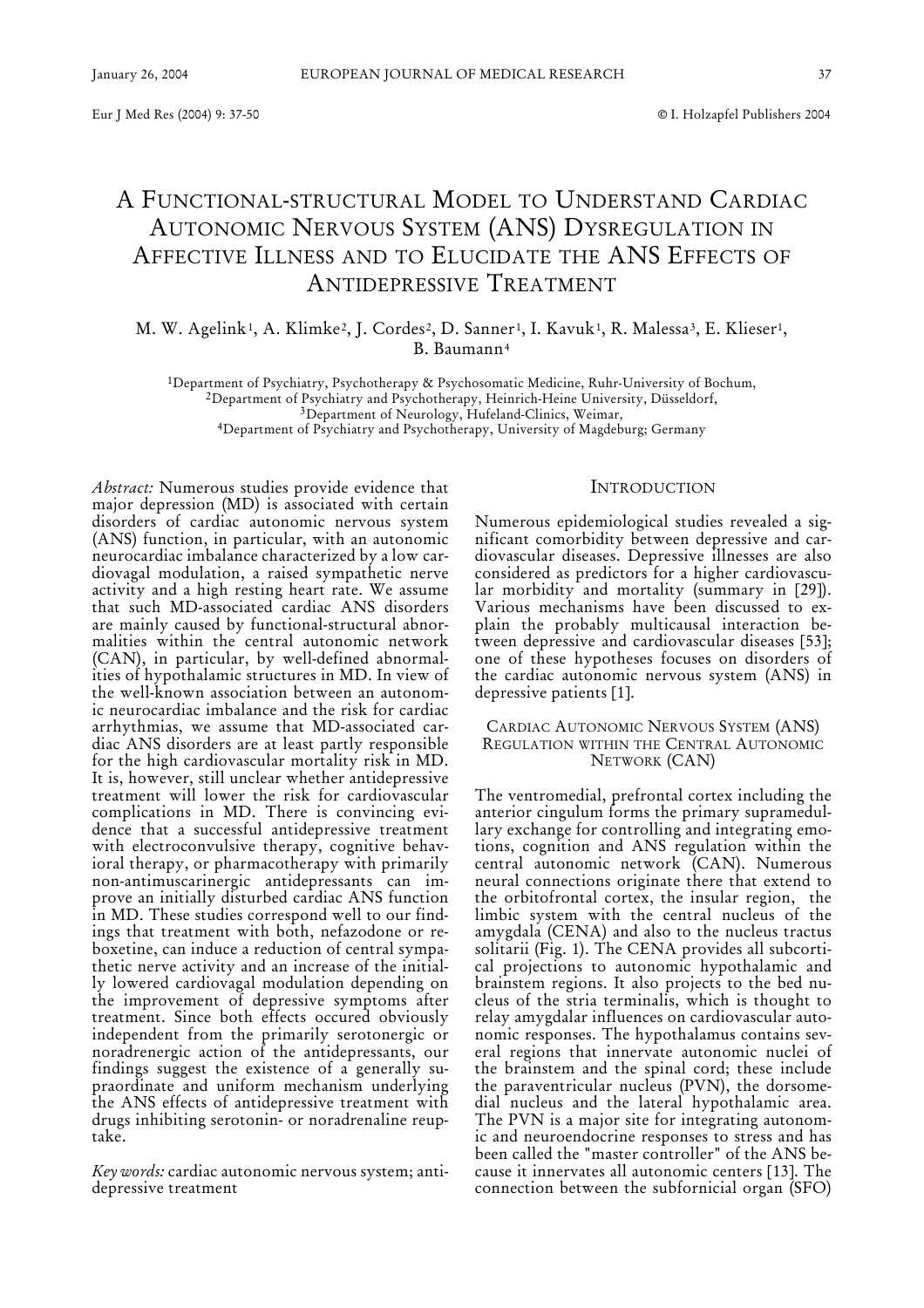

*Fig. 1.* The integration of behavioral, emotional and autonomic reactions occurs within the central autonomic network (CAN), whereby primarily neural connections between the orbitofrontal, insular and cingular cortex, as well as the thalamus, amygdala, hippocampus and hypothalamus All these regions have direct or indirect connections with medullary and spinal neurons that are involved in the vagal and sympathetic modulation of heart action.

*Abbreviations (alphabetical):* CRH = corticotropin-releasing hormone;  $D\text{VN}$  = dorsal vagal nucleus; IML = intermediolateral cell column; NA = nucleus ambiguus; NTS = nucleus tractus solitarii; RVL = rostral ventral medulla; SFO = subfornicial organ

with the PVN (Fig. 1) is critical for regulating vasopressin release and autonomic responses elicited by circulating angiotensin II and natriuretic peptides. Vagal preganglionic cardiomotor neurons are located in the nucleus ambiguus (NA) and the dorsal vagal nucleus (DVN). Vagal motor neurons receive various afferent inputs, mainly from the nucleus tractus solitarii (NTS), the location at which cardiovascular and respiratory afferents involved in cardiorespiratory reflexes terminate. Other important inputs arise from the medullary reticular formation, the raphe nuclei, the periaqueductal gray matter as well as from projections originating in the hypothalamus, amygdala and the insular cortex (Fig. 1). Vagal motor neurons are strongly excited by baroreceptor inputs via NTS and inhibited by hypothalamic and respiratory influences [13]. The inspiratory inhibition of cardiovagal activity, which involves activation of central muscarinic cholinergic receptors [27, 40], plays a substantial role in the appearance of respiratory sinus arrhythmia (RSA), although other mechanisms also appear to be involved. Cardiac ganglionic cells, into which preganglionic cardiovagal cells are converted, possess highly complex neural connections themselves; they receive catecholaminergic inputs from sympathetic collaterals in addition to cholinergic inputs. The "cardiac brain" hypothesis is based on these potentially complex neural interactions in the cardiac ganglia [63]. The postganglionic parasympathetic effects to the heart are mediated by acetylcholine through activation of the muscarinic m2-receptor subtype.

Sympathetic innervation of the heart arises from preganglionic neurons located in the intermediolateral cell column (IML) of segments T2-T5 of the spinal cord. These neurons receive important inputs from the hypothalamus, the rostral ventrolateral medulla (RVL) and periaqueductal gray matter (Fig. 1). Preganglionic fibers ascend to the paravertebral sympathetic chain and are converted into postganglionic fibers in the cervical and upper thoracic ganglia. Postganglionic sympathetic influences on the heart are mediated by norepinephrine acting through  $\alpha$ - and  $\beta$ -receptors [13].

Respiratory sinus arrhythmia (RSA; tachycardia in inspiration, bradycardia in expiration) is a manifestation of functional integrity of the autonomic control of the heart and serves as an important clinical index of vagal innervation. In normal subjects there are rhythmic beat-to-beat oscillations of heart rate centered at two main frequencies: a low (LF-) component at approximately 0.1 Hz and a high frequency (HF-) component at approximately 0.25 Hz (summary in [75]). The HFoscillation is considered a manifestation of RSA and therefore primarily reflects cardiovagal modulation of heart rate. The LF heart rate fluctuations are probably due to respiratory and non-respiratory mechanisms and may partly reflect sympathetic modulation. Standardized measurements of heart rate variability (HRV) including calculation of power spectral density permit an quantitative assessment of cardiovagal and with certain limitations also sympathetic modulation of the cardiac ANS [75]. It is a non-invasive procedure that does not place great demands on patient compliance and is therefore even well tolerated by patients with a severe psychiatric disease.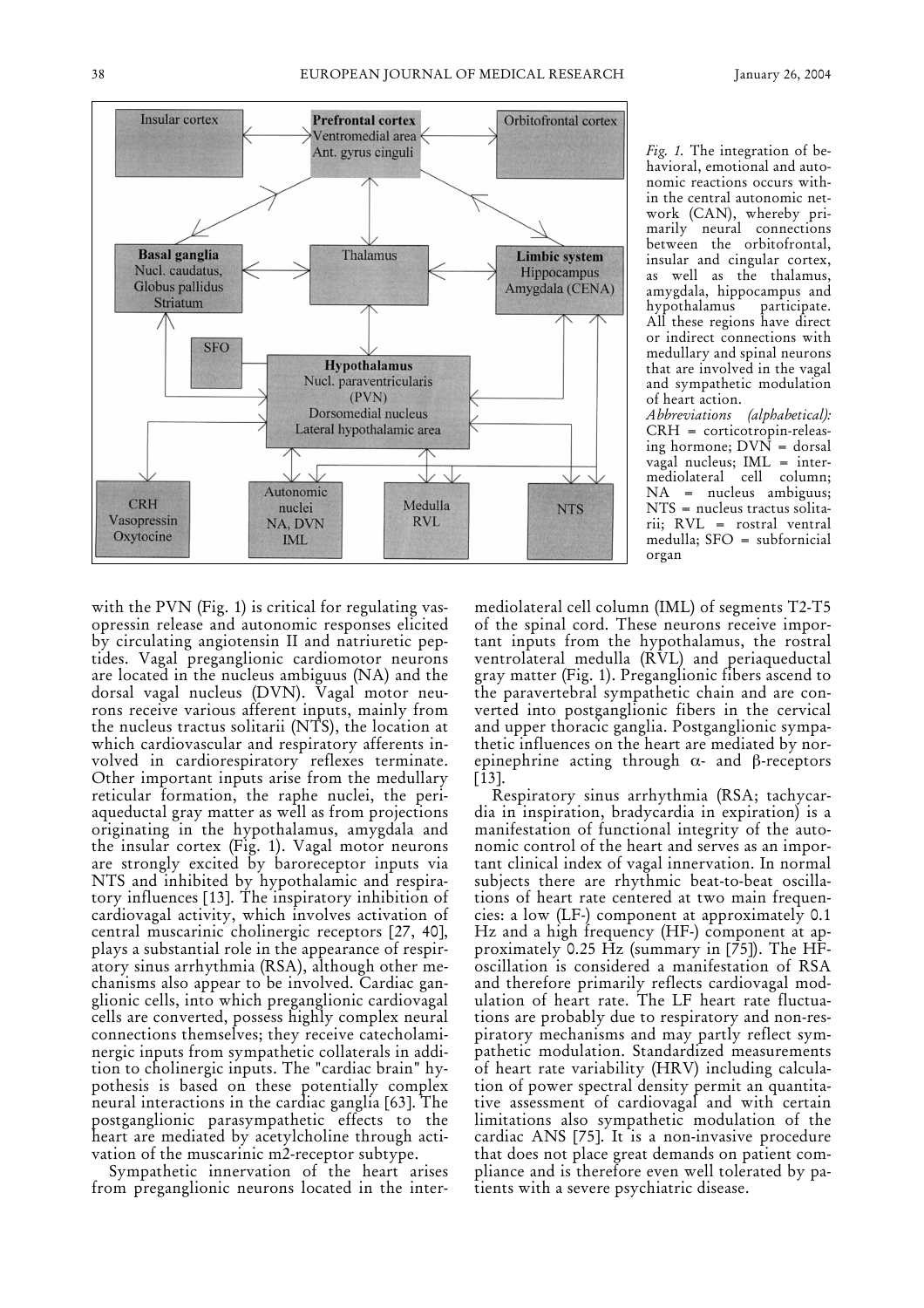## MAJOR DEPRESSION (MD) IS ASSOCIATED WITH AN AUTONOMIC NEUROCARDIAC IMBALANCE CHARACTERIZED BY A LOW CARDIOVAGAL MODULATION AND A HIGH RESTING HEART RATE

Numerous studies employing HRV or other neurophysiological and biochemical techniques showed alterations of cardiac ANS function with depressive patients compared to healthy individuals. These are characterized by a reduced cardiovagal modulation, a high sympathetic nerve activity or a combination of both mechanisms (summary in [4]), although few studies were not able to confirm such a pattern of findings [51, 85]. We recently found that patients with major depression (MD) showed a sympathetic-parasympathetic imbalance compared to healthy individuals. This included a reduction in cardiovagal modulation and a raised resting heart rate, whereby statistically significant differences were found for a subgroup of depressive patients with marked depressive symptoms (at least 25 points on the Hamilton Depression Rating Scale; HAMD) [2, 4]. Significant differences also persisted when additional variables known to alter HRV (e.g. age, sex, smoking, preceding treatment with antidepressants) were explicitly adjusted in the statistical calculations [2]. The most important finding from our studies was an inverse correlation between the severity of clinically depressive symptoms and the cardiovagal modulation of heart rate; the more intensely marked the depressive symptoms were, the lesser was the cardiovagal modulation. Such a pattern of findings was consistently reported both amongst subjects with unspecific depressive syndromes [36, 43] and amongst healthy [2, 4] or cardiologically diseased subjects with MD [73]. In addition, cardiovagal modulation seems to be lowered particularly amongst patients with a long duration of the depressive episode [4, 51]; the latter aspect corresponds well to the observation that no significant differences in HRV were found between healthy subjects and patients with only a short lasting depressive reaction [65].

#### PATHOPHYSIOLOGICAL MECHANISMS UNDERLYING MD-ASSOCIATED CARDIAC ANS DYSREGULATION

MD can be thought as a kind of "chronic stress disease". The mostly reproduced observation from psychobiological research studies of affective disorders is the hyperactivity of the hypothalamic-pituitary-adrenal (HPA) axis amongst depressive subjects, that is associated with an increased release of corticotropin-releasing hormone (CRH), ACTH and cortisol (summary in [52]). Post-mortem studies showed both an increase of CRH [62] as well as of vasopressin and oxytocin expressing neurons in the paraventricular nucleus of the hypothalamus (PVN) in depressive patients [61], whereby vasopressin is known to potentiate the CRH-mediated ACTH release. The hyperactivity of the HPA axis at the hypothalamic level can be determined by changes in various neuromodulators that exert excitatory or inhibitory effects on the PVN. As such, alterations in hippocampal mineralocorticoid and glucocorticoid receptors that are important for the feed-back regulation of the HPA axis were recently described with MD. Also, in post-mortem studies, morphological alterations in limbic, striatopallidal and thalamoprefrontal neural circuits have been verified that included reductions in neural number and/or size in the anterior cingular cortex and other prefrontal cortical areas (summary in [10]). Both, the prolonged activation of the HPA axis and the results of newer brain imaging studies (PET, SPECT, f-MRT) revealing raised perfusion and increased metabolism in certain neural circuits important for affective regulation (e.g. limbic system, basal ganglia, thalamus, ventromedial prefrontal cortex), point towards an inhibitory deficit and an excess of excitatory mechanisms with affective disorders [11]. This is supported by a deficit of inhibitory neuromodulators such as GABA-ergic neurons in the hippocampus or prefrontal cortex, or nitrous-oxide inhibitory neurons in the PVN [11]. Since a morphologically and functionally intact CAN is important for integrating emotional, neuroendocrine and autonomic function (Fig. 1), such alterations of the CAN, in particular, the hyperactivity of the HPA axis at the hypothalamic level and morphological alterations of the PVN, might play a key role for the existence of cardiac ANS dysfunction in MD. Neuroanatomic studies revealed a widespread distribution of CRH and CRH-receptors extending far beyond the hypothalamus with projections to numerous other brain areas responsible for cardiac ANS regulation including cholinergic, dopaminergic and noradrenergic neurons [68]. The locus coeruleus (LC) and the rostral ventral medulla (RVL) neurons are the main noradrenergic generators within the CAN. A bidirectional positive feed-back loop between the LC and the PVN (Fig. 2) has been implicated in the mechanisms of stress, including human depression [74]. Norepinephrine excites CRH neurons via a1-receptors in the PVN, whereas CRH markedly increases the firing of LC neurons. Together with the median raphe, the dorsal raphe provides the main source of ascending serotonergic innervation for almost the whole brain [84]. Both, the LC and the RVL, receive inhibitory serotonergic projections from the raphe nuclei [78] (Fig. 2). Animal experiments showed that CRH dose-dependently inhibits serotonergic neurotransmission [60]. Thus, an overexpression of CRH might result in a decreased inhibition of central sympathetic outflow. A decrease of the serotonergic neurotransmission in MD might not merely be functionally determined by an increase in CRH, but it might also be due to a numerically neuronal deficiency in the dorsal raphe in patients with primary affective disease [9]. An excess amount of CRH and CRH-containing neurons might be accompanied not just by a raised sympathetic activity, but also directly or indirectly by a reduced cardiovagal modulation. In animal experi-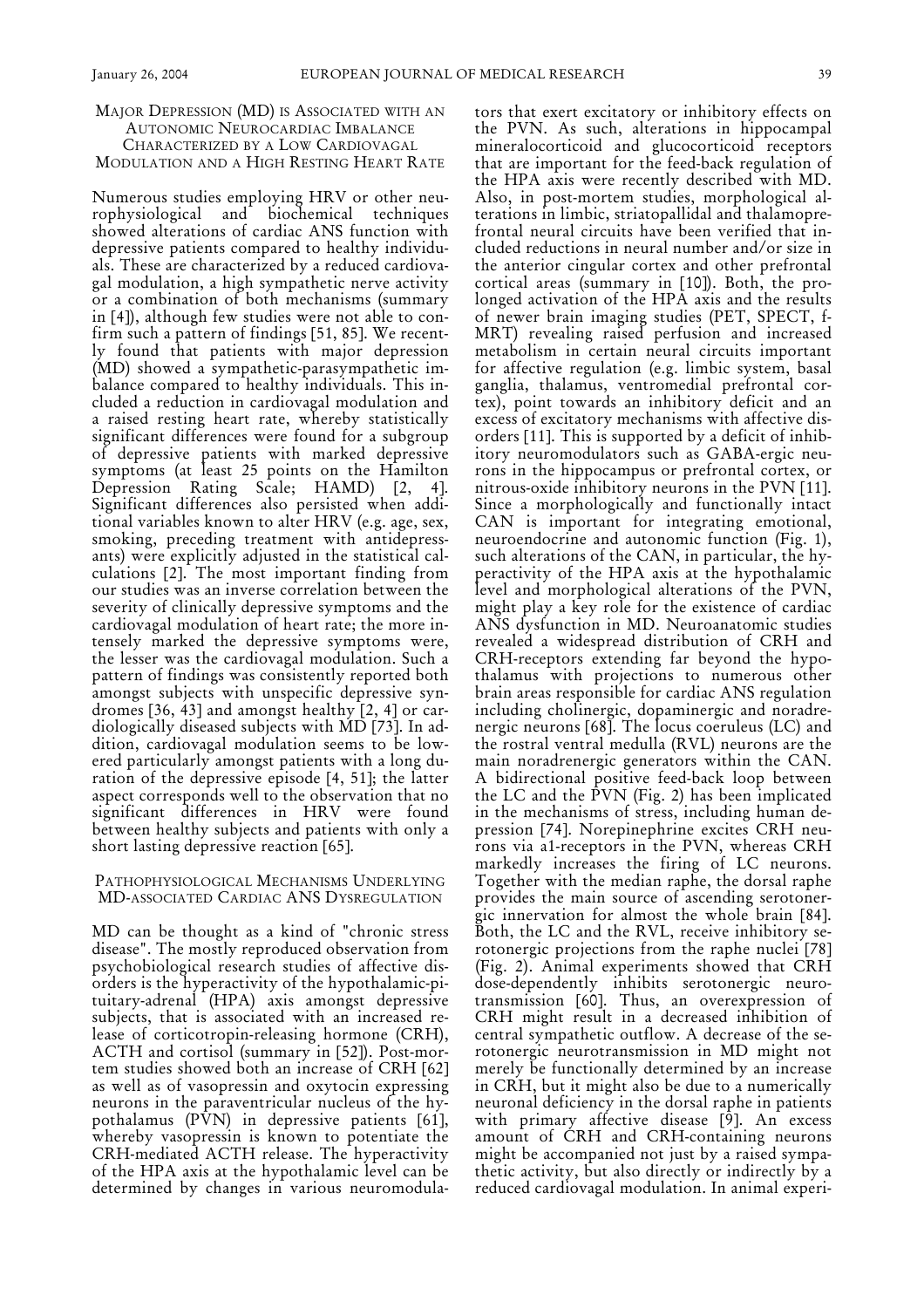

*Fig. 2.* The main noradrenergic generators within the CAN are the locus coeruleus (LC) and the rostral ventral medulla (RVL) neurons. The raphe nuclei provide the main source of ascending serotonergic innervation. The activity of the noradrenergic system depends on the activity of the serotonergic system, and vice versa, since both systems are connected to each other directly and indirectly via the paraventricular nucleus of the hypothalamus (PVN). Inhibitory serotonergic fibres project from the raphe nuclei to both the LC and the RVL. CRH dose-dependently inhibits serotonergic neurotransmission. The final result is a decreased inhibition of sympathetic nerve activity. A bidirectional positive feed-back loop between the LC and the PVN has been implicated in mechanisms of stress, including human depression.

*Abbreviations (alphabetical):* CENA = central nucleus of the amygdala; CRH = corticotropin-releasing hormone; LC = locus coeruleus; PVN = paraventricular nucleus of the hypothalamus; RVL = rostral ventral medulla

ments, intraventricularly applied CRH reduced baroreceptor-induced activation of cardiovagal motor neurons in a manner which was quantitatively similar to the effect induced by atropine [25]. Recently it was shown that intravenous application of CRH to healthy probands is followed by an increase in heart rate and a reduction of HRV at rest and during the RSA test; in contrast, an increase in HRV [58] was found under prednisolone, which via a negative feed-back loop inhibits CRH release. The activity of cardiovagal motoneurons is largely controlled by afferent inputs from the baroreceptor reflex via the NTS. Since the neural activity of the NTS (similar to that of the PVN) is in turn modulated by neural projections from supraordinate centers of the CAN (e.g. prefrontal cortex, amygdala) (Fig. 1), a disturbed neuronal activity at the level of the NTS might also participate in cardiac ANS dysfunction in MD. Both, parasympathetic and sympathetic nerve activity, are mediated via a multitude of diverse excitatory (e.g. noradrenaline, acetylcholine, glutamate, neuropeptide Y, substance P) or inhibitory (e.g. GABA, encephalin, vasopressin) transmitters acting on the NTS, whereby both pressor and depressor effects have been confirmed for further transmitters such as serotonin and adenosine [13].

#### CLINICAL RELEVANCE OF CARDIAC ANS DYSREGULATION IN MD

Modern concepts on the pathophysiology of cardiovascular diseases assume that an imbalance between sympathetic and parasympathetic modulations significantly influences cardiac repolarization, and that it participates in bringing about cardiac arrhythmias [12, 34]. A relative excess of sympathetic influence on the heart might reduce the threshold for the occurrence of cardiac arrhythmias including ventricular fibrillation [22, 49, 81]. At the cellular level this effect might be associated with an increase in intracellular calcium concentration [15]. On the other side, vagal activity exerts a cardioprotective effect since it increases the threshold for ventricular arrhythmias both in animal experiments and man [12, 46, 47, 83]. An increased cholinergic stimulation might re-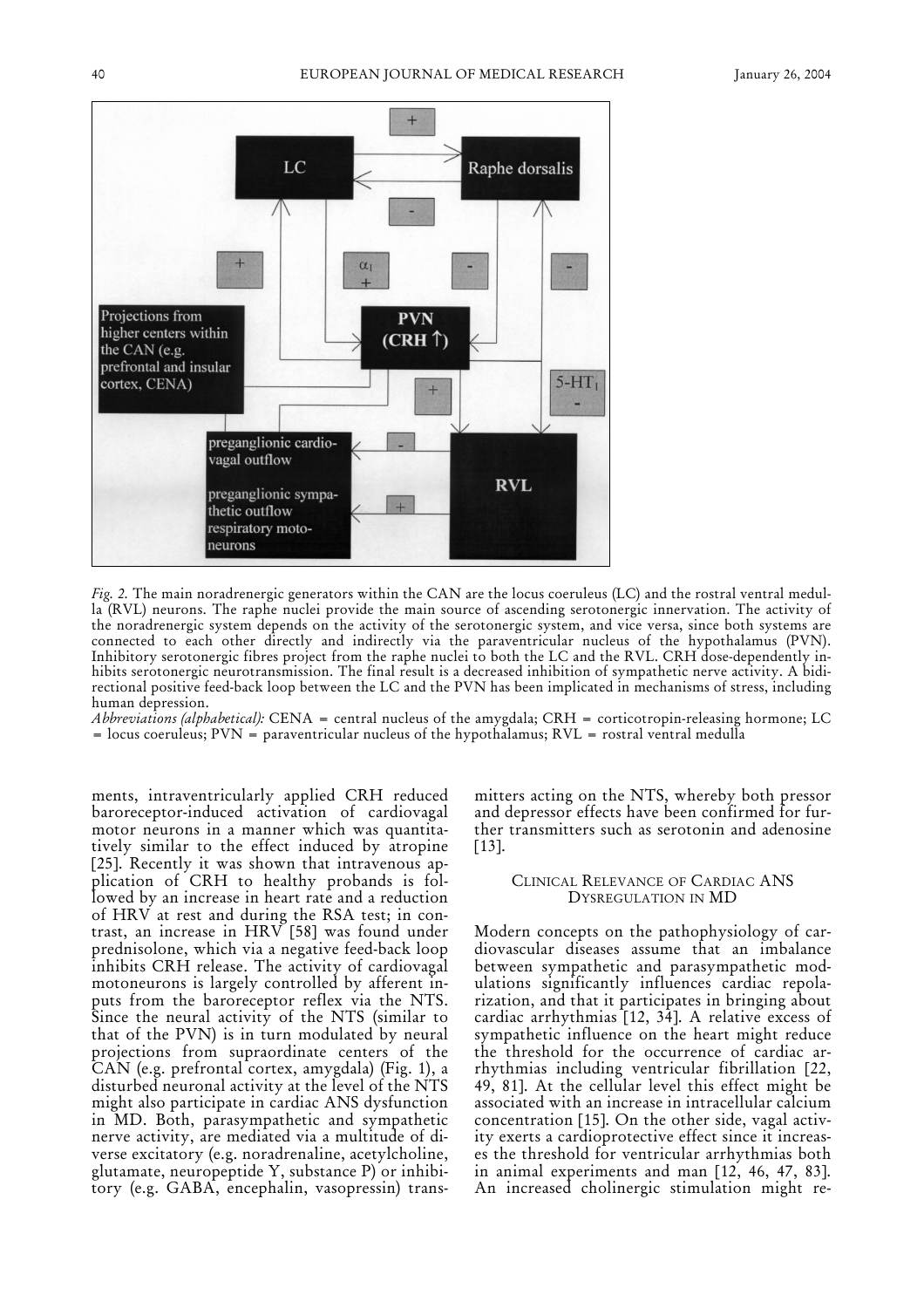duce the intracellular calcium concentration and might also indirectly reduce sympathetic nerve activity through interactions with both branches of the ANS [15]. In contrast, a low cardiovagal modulation (e.g. expressed as a decreased activity of the baroreceptor reflex or a reduction in HRV) is accompanied by a raised probability for the occurrence of cardiac arrhythmogenic events [12, 47, 87].

Since HRV reflects autonomic neurocardiac modulation to the heart, the pattern of HRV can predict the risk for the occurrence of ventricular arrhythmias [72]. For example, a major finding preceding ventricular fibrillation (sudden cardiac death) is a loss of HRV [71]. A reduced HRV is of predictive value for the probability of cardiovascular complications including sudden cardiac death not only with cardiovascular diseases [28, 37, 39], but also with other diseases such as diabetes mellitus [24] and alcoholism [33]. An autonomic imbalance with predominantly sympathetic activity to the detriment of cardiovagal modulation (e.g. expressed as a high LF/HF ratio in HRV spectral analysis) may precede the onset of ventricular tachycardia [45]. Moreover, an autonomic imbalance predicts cardiovascular complications and a raised mortality not only in patients with pre-existing heart disease [14, 41], but also in apparently healthy subjects [50].

For decades it has been known that mental stress and emotional excitement can trigger the occurrence of cardiac arrhythmias including ventricular fibrillation [47, 82, 72]. An MD is thought of as a "chronic stress disorder". Moreover, an MD is accompanied by functional and morphological alterations in well-defined brain structures of the CAN, which all have direct or indirect connections to medullary and spinal neurons that are involved in cardiac autonomic modulations. Considering these findings the presence of cardiac ANS dysregulation in MD is not surprising. In view of the well-known association between an autonomic neurocardiac imbalance and the risk for cardiac arrhythmias, we assume that such a cardiac ANS disorder - mainly an imbalance between sympathetic and parasympathetic modulation to the heart - are at least partly responsible for the high cardiovascular mortality risk in MD [1, 2].

## DOES CARDIAC ANS DYSREGULATION REPRESENT A TRAIT OR STATE MARKER OF MD?

If not just functional, but possibly also structural brain alterations underlie the existence of MD associated disruptions in neurocardiac ANS regulation, it is possible that antidepressive treatment cannot improve such disturbances in cardiac ANS function. However, it is already well known from everyday clinical routine that even severe somatic symptoms of a vitalized MD dramatically improve after successful antidepressive treatment. Klieser (1990) found that a change in state of vegetative symptoms registered already during the early stages of antidepressive treatment (after 7 days) was positively correlated with therapeutic success upon completion of a 3-week pharmacotherapy, meaning that by considering clinical changes in vegetative complaints at an early timepoint of treatment, a later success or failure of treatment can be predicted [38].

Standardized measurements of HRV including spectral analysis represent a sensitive measurement procedure for evaluating cardiac ANS function. Using this technique it should be possible to quantitatively trace even small changes in autonomic modulation during the course of an antidepressive treatment. Two questions are of special clinical interest in this respect: 1.) Is clinical improvement of depressive symptoms followed by an improvement in cardiac ANS regulation, e.g. by a rise (reduction) in cardiovagal (sympathetic) modulation ? 2.) If so, is a successful antidepressive treatment followed by an always uniform improvement of ANS function, or alternatively, does the treatment-induced change of cardiac ANS function solely dependent on the type of the antidepressive treatment applied on an individual basis ?

#### **METHODS**

In an comprehensive Medline search we assessed studies evaluating the effects of antidepressive treatment on cardiac ANS function in MD by means of HRV. Our studies on this subject were also included [4, 7], the results of which are summarized and complemented by an explorative data analysis. We evaluated the effects of antidepressive treatment with nefazodone [4] or reboxetine [7] on cardiac ANS function in 50 patients with DSM-III R proven MD. The inclusion and exclusion criteria as well as the study conditions (e.g. time and place of HRV measurements, preparation of subjects, chief investigator, mode of communication with the patients) were identical in both studies; significant differences between the study populations were not evident. Standardized measurements of the 5-minute resting HRV including spectral analysis [5, 75] were taken before the onset of treatment, and after 2, 10 and 21 days of continuous treatment with nefazodone (200- 600mg) or reboxetine (4-8mg). The clinical symptoms of depression were quantitatively recorded using the Hamilton Depression Rating Scale HAMD. As part of the explorative data analysis, Spearman correlation coefficients were computed between the differences in HAMD values (Day 0 day 21), and the differences in the frequency domain HRV indices at the different measuring time-points (after 2, 10 and 21 days) with respect to the initial examination before treatment started (statistical procedure as described in [38]). The low- (LF-power, 0.04-0.15Hz) and high-frequency (HF-power, 0.15-0.40Hz) spectral components were computed in normalized units as proportions of the total power [5]. General consensus exists that the normalized HFnu-power reflects cen-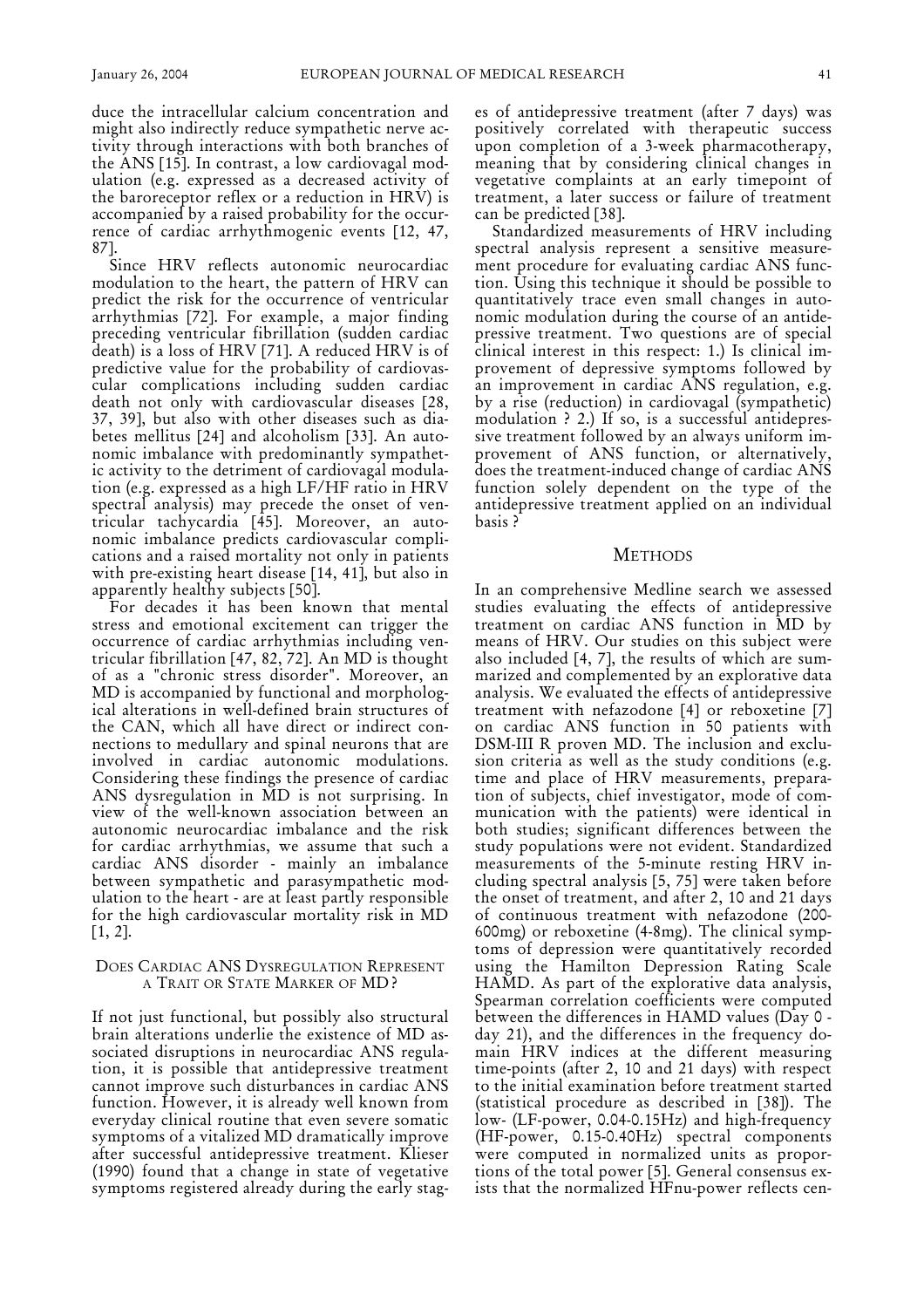|                | Table 1. Summary of HRV studies, which investigate the ANS |                                                                                                                                  |                                                                             | effects of antidepressive treatment in patients with major depressive disorders (MD)                                    |                                                                                                   |
|----------------|------------------------------------------------------------|----------------------------------------------------------------------------------------------------------------------------------|-----------------------------------------------------------------------------|-------------------------------------------------------------------------------------------------------------------------|---------------------------------------------------------------------------------------------------|
| Author (year)  | Subjects                                                   | / Therapy<br>Intervention                                                                                                        | Methods                                                                     | Main results                                                                                                            | Comment                                                                                           |
| Balogh (1993)  | $\overline{17}$<br>$\lim_{n \to \infty}$                   | fluoxetine or desipramine<br>over 4-8 weeks                                                                                      | 5-min resting<br>HRV                                                        | correlation between increase in<br>cardiovagal modulation and<br>improvement of depressive<br>symptoms                  | no untreated or placebo<br>pre-post comparison;<br>dnorg                                          |
| Rechlin (1995) | $n = 32$ MD                                                | amitriptyline,<br>$(150mg)$ , fluvoxamine $(150mg)$ ,<br>randomized trial over 14 days<br>doxepine (150mg),<br>paroxetine (20mg) | 5-min resting<br>$HRV + deep$<br>respiration                                | modulation; no changes during<br>TCAs reduce cardiovagal<br>SSRI treatment                                              | no untreated or placebo<br>pre-post comparison;<br>group; no responder<br>analysis                |
| Rechlin (1995) | SC<br>$\lim_{n \to \infty}$                                | bright light therapy + TCAs                                                                                                      | 5-min resting<br>$HRV + deep$<br>respiration                                | modulation in responders<br>increase of cardiovagal                                                                     | all patients under TCAs<br>healthy control group<br>pre-post comparison                           |
| Tulen (1996)   | $n = 20$<br>$\overline{\mathbf{M}}$                        | randomized trial over 4 weeks<br>mirtazapine or imipramine<br>(individual dosage)                                                | + orthostatic<br>HRV (resting<br>variability +<br>blood press.<br>reaction) | mirtazapine and imipramine both<br>reduce cardiovagal modulation                                                        | no untreated or placebo<br>pre-post comparison;<br>group; no responder<br>analysis                |
| Schultz (1997) | ó<br>$\lim_{n \to \infty}$                                 | electroconvulsive therapy (ECT);<br>some patients received SSRIs                                                                 | resting HRV<br>$15 - min$                                                   | modulation independent from<br>reduction of cardiovagal<br>response                                                     | no untreated or placebo<br>pre-post comparison;<br>$d$ no.1 $d$                                   |
| Tucker (1997)  | MD, panic disorder,<br>dysthymia<br>$n = 17;$              | over 4 weeks<br>paroxetine (20mg)                                                                                                | resting $HRV$<br>+ standing<br>$15 - min$                                   | modulations (LF/HF ratio)<br>increase of cardiovagal and<br>decrease of sympathetic                                     | no untreated or placebo<br>healthy control group<br>pre-post comparison;<br>dnorg                 |
| Agelink (1998) | $\begin{array}{l} n=10\\ \text{MD} \end{array}$            | electroconvulsive therapy (ECT)                                                                                                  | 5-min resting<br>$\rm HRV$                                                  | modulation in responders<br>increase of cardiovagal                                                                     | no untreated or placebo<br>pre-post comparison;<br>group                                          |
| Roose (1998)   | heart disease (CHD)<br>MD with coronary<br>$n = 81$        | paroxetine (20-40mg) oder nortriptyline<br>randomized trial over 6 weeks<br>(individual dosage)                                  | 24h-Holter<br>HRV                                                           | $\mathbf 2$<br>transient increase in HRV after<br>weeks of paroxetine treatment;<br>reduced HRV during<br>nortriptyline | no untreated or placebo<br>pre-post comparison;<br>group; no responder<br>analysis                |
| Khaykin (1998) | $n = 14$<br>$\Xi$                                          | or doxepine (225mg)<br>randomized trial over 6 weeks<br>fluoxetine (60mg)                                                        | 24h-Holter<br>HRV                                                           | decrease of HRV in non-responders<br>increase of HRV in responders,                                                     | no untreated or placebo<br>pre-post comparison;<br>dnorg                                          |
| Carney (2000)  | heart disease (CHD)<br>n = 30<br>MD with coronary          | cognitive behaviour therapy (CBT)                                                                                                | 24h-Holter<br>HRV                                                           | imodulation and decrease of HRV<br>increase of cardiovagal<br>after CBT                                                 | non-depressed with CHD<br>no untreated or placebo<br>pre-post comparison;<br>group; controls were |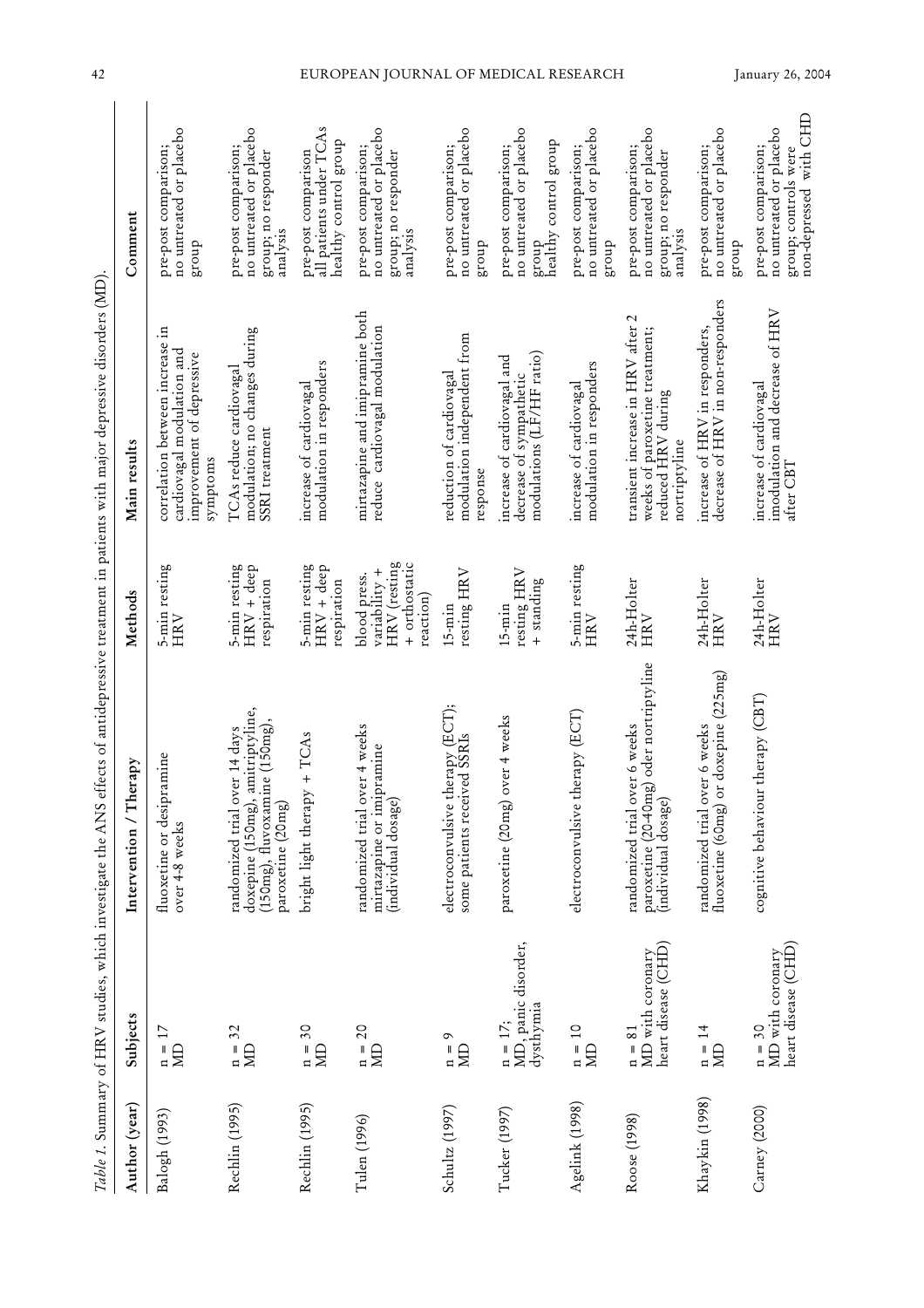| Nahshoni (2001)  | geriatric MD<br>patients<br>$n = 11$                  | patients were on SSRIs or mianserine<br>electroconvulsive therapy;  | 5-min resting<br><b>HRV</b>                                | increase in cardiovagal and<br>reduction in sympathetic<br>modulation according to<br>treatment response                                | no untreated or placebo<br>pre-post comparison;<br>dno.18                          |
|------------------|-------------------------------------------------------|---------------------------------------------------------------------|------------------------------------------------------------|-----------------------------------------------------------------------------------------------------------------------------------------|------------------------------------------------------------------------------------|
| McFarlane (2001) | myocardial infarction<br>$n = 38$<br>MD with previous | randomized trial over 6 months<br>sertraline (50mg) or placebo      | 24h-Holter<br><b>HRV</b>                                   | HRV indices under sertraline<br>increase of some cardiovagal<br>compared to placebo                                                     | randomized, placebo-<br>controlled study                                           |
| Agelink (2001)   | $n = 25$<br>$\overline{M}$                            | nefazodone (200-600mg) over 3 weeks                                 | 5-min resting<br>$HRV +$ deep<br>respiration +<br>Valsalva | reduction of sympathetic nervous<br>outflow; correlation between<br>cardiovagal modulation and<br>improvement of depressive<br>symptoms | no untreated or placebo<br>healthy control group<br>pre-post comparison;<br>group; |
| Chambers (2002)  | $n = 16$<br>$\overline{\mathbf{Q}}$                   | placebo acupuncture over 8 weeks<br>randomized trial using verum or | 8-min resting<br>HRV                                       | correlation between symptomatic<br>improvement and increase of<br>cardiovagal modulation                                                | problem: how to define<br>placebo-acupuncture                                      |
| Agelink (2002)   | $n = 25$<br>$\overline{R}$                            | over 3 weeks<br>reboxetine (4-8mg)                                  | 5-min resting<br>$HRV + deep$<br>respiration +<br>Valsalva | reduction of sympathetic nervous<br>outtlow; correlation between<br>cardiovagal modulation and<br>improvement of depressive<br>symptoms | no untreated or placebo<br>pre-post comparison;<br>dno.18                          |

tral cardiovagal modulation, while the LFnupower probably reflects modulations of both branches of the ANS (mainly sympathetic and to a lesser extent parasympathetic modulation). Correspondingly, the LF/HF ratio can be interpreted as an expression of the sympatho-vagal balance [75].

#### RESULTS

Table 1 summarizes the most important results from pharmacological and non-pharmacological studies evaluating the effects of antidepressive treatment on cardiac ANS function. Prospective studies on untreated MD patients, which compare HRV obtained during an acute depressive episode with those obtained after spontaneous remission, are lacking. An increase in HRV have been reported after successful antidepressive treatment of MD with electroconvulsive therapy [3, 54], adjuvant bright-light therapy [64], or cognitive behavioral therapy [17], although some conflicting results were also reported [70]. None of these studies used a placebo control. Another study found a significant correlation between a reduction in depressive symptoms and an increase in cardiovagal modulation amongst MD patients treated with acupuncture [19], a finding that would be entirely consistent with a "harmonization effect" of acupuncture on autonomic neurocardiac ANS control [6]. Numerous studies focused on the ANS effects of antidepressants. Since postganglionic vagal activity to the heart is mediated via acetylcholine on muscarinic m2-receptors, antidepressants with peripheral antimuscarinic effects can reduce HRV. Such a reduction of HRV has repeatedly been reported under tricyclic antidepressants (TCAs) [66]. Compared to imipramine, the tetracyclic mirtazapine has apparently weaker, but likewise significant antimuscarinic properties. A 4-week treatment with mirtazapine was not followed by a perceptible increase in global HRV despite a significant improvement of depressive symptoms [77]. However, an increase of central cardiovagal modulation might escape detection in this HRV study, because significant peripheral antimuscarinic effects of mirtazapine could have masked such an effect. Thus, two other studies revealed an increase in cardiovagal modulation after successful antidepressive treatment with primarily non-antimuscarinic antidepressants (e.g. SSRIs), and such findings were appraised as an indication for an improvement of cardiac ANS function after clinical improvement of depressive symptoms [8, 35]. Three more studies found evidence that treatment with paroxetine or fluoxetine coincided at least with a transient increase in HRV in MD patients with coronary heart disease [67], and improved or normalized the sympathovagal balance in depressed patients with dysthymia, panic- or posttraumatic stress-disorder [20, 76]. A placebo control was not included in any of these studies. The only placebo-controlled trial [48] found that sertraline facilitates the rate of recovery of some car-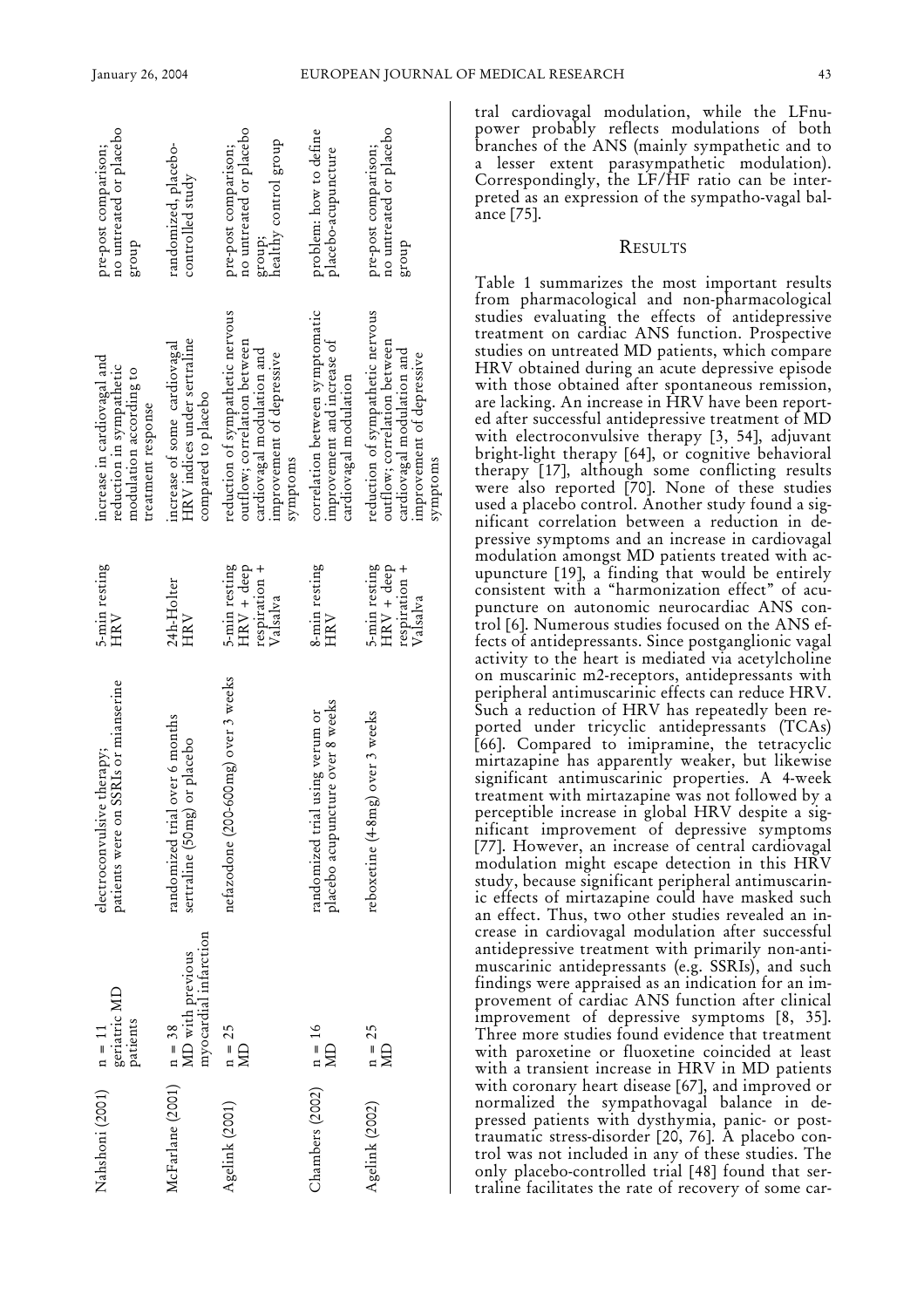*Table 2.* Correlation coefficients between clinical improvement of depressive symptoms (measured as the differences in the HAMD-scores after 3 weeks of antidepressive treatment compared to baseline before treatment started) and the changes in HRV (expressed as the differences of spectral power between baseline and follow-up examinations) after 2, 10 and 21 days during antidepressive treatment with nefazodone or reboxetine.

|                        | nefazodone<br>$(n = 23)$ | reboxetine<br>$(n = 21)$ |
|------------------------|--------------------------|--------------------------|
| changes in LFnu-power  |                          |                          |
| after 2 days           | $r = 0.16$               | $r = 0.01$               |
| after 10 days          | $r = 0.20$               | $r = -0.21$              |
| after 21 days          | $r = 0.11$               | $r = -0.22$              |
| changes in HFnu-power  |                          |                          |
| after 2 days           | $r = -0.21$              | $r = -0.35$              |
| after 10 days          | $r = -0.35$              | $r = -0.11$              |
| after 21 days          | $r = -0.43$ *            | $r = -0.40*$             |
| changes in LF/HF ratio |                          |                          |
| after 2 days           | $r = 0.23$               | $r = 0.32$               |
| after 10 days          | $r = 0.06$               | $r = 0.07$               |
| after 21 days          | $r = 0.33$               | $r = 0.33$               |

\*In both, the reboxetine and nefazodone treated group, we found a correlation between clinical improvement of depression and changes in relative HFnu-power after a 21-day antidepressive pharmacotherapy (r = -0.40-0.43; p  $= 0.05 - 0.07$ .

diovagal HRV indices within 6 months after a previous myocardial infarction. However, other studies failed to confirm the favorable effects of SSRI on cardiovagal modulation, and found either no changes or a dose-dependent decrease of HRV in fluvoxamine or paroxetine treated patients with MD or panic attacks [42, 66, 86]. These divergent results may be due to differences in treatment duration [66], or to dose-dependent antimuscarinic effects of some SSRIs as demonstrated for paroxetine [42]. All these studies neither used a placebo control nor did they differentiate between treatment responders and non-responders.

We recently examined the effects of nefazodone or reboxetine on cardiac ANS function in otherwise healthy MD patients [4, 7]. Nefazodone (reboxetine) mainly influences the serotonergic (noradrenergic) neurotransmission; both antidepressants exhibit no significant anticholinergic properties. In both studies antidepressive treatment was followed by a clinical improvement of depressive symptoms measured as a reduction of the average HAMD scores after 3 weeks. In both studies, however, almost half of the patients still displayed a HAMD score of more than 17 points, meaning that in many cases no complete remission of the depressive symptoms could be achieved within the 21-days surveillance period. Therefore it is not surprising that we failed to detect any statistically significant increase of the mean values of cardiovagal HRV indices [4, 7]. However, if one considers the intraindividual degree of improvement of depressive symptoms (measured as the intraindividual decrease in HAMD score during the course of treatment), an inverse correlation results between symptomatic clinical improvement seen after 21 days of treatment and the changes in relative HFpower (Table 2). This was true for both, the nefazodone and reboxetine-treated group  $(r = -0.43)$ and  $r = -0.40; p = 0.05 - 0.07$ . This means that well improved patients (with the largest reductions in HAMD scores compared to the baseline examination) exhibit a larger increase in cardiovagal modulation compared to unimproved patients, and vice versa (Fig.3a, b). There was no significant correlation between mainly sympathetic HRV indices (LF-power, LF/HF) and therapeutic outcome. We also found that both antidepressants, i.e. the mainly "serotonergically" acting nefazodone and the mainly "noradrenergically" acting reboxetine, at least transiently reduced sympathetic nerve activity. The pattern of HRV findings, as previously discussed in detail, allow us to



*Fig. 3a, b.* Relationship between the improvement of depressive symptoms (HAMD) and changes in cardiovagal modulation (HFnupower) after 21 days of antidepressive treatment with nefazodone (*Fig. 3a*) or reboxetine (*Fig. 3b*) compared to the baseline examination before the start of treatment.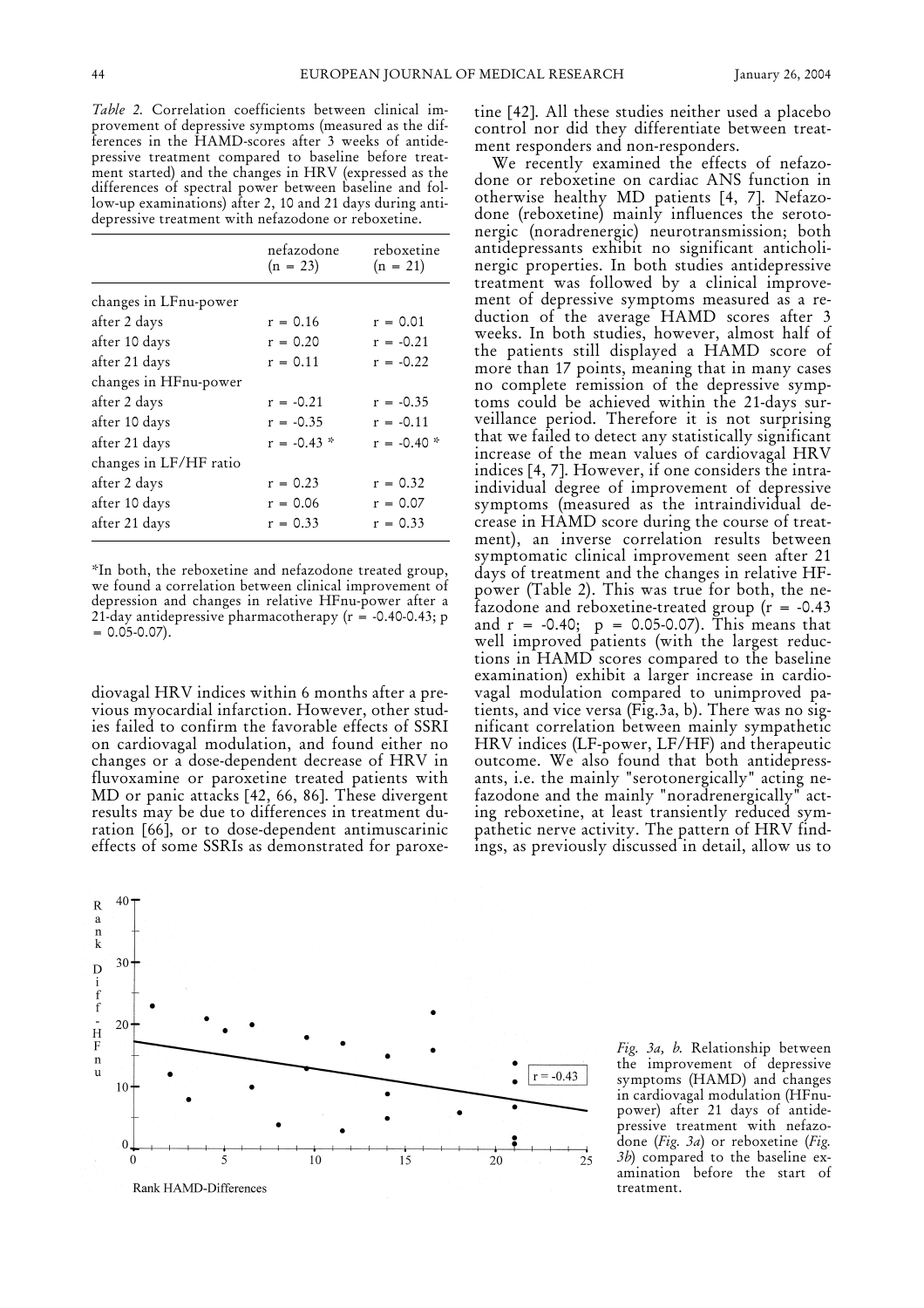

assume a downregulation of sympathetic nerve activity at the level of the  $CAN[4,7]$ .

### **DISCUSSION**

Our studies showed that a) cardiovagal modulation dependents on the severity of depressive symptoms and b) an increase in cardiovagal modulation correlates with clinical improvement of depressive symptoms upon completion of a 3 week antidepressive treatment with nefazodone or reboxetine. This pattern of findings suggests a direct association between depressive symptoms and cardiovagal modulation. It is probable that only a partial rise in cardiovagal modulation coincides with the clinical improvement, and that a normalization of cardiovagal modulation occurs never or at least never after a short duration of treatment, since despite successful antidepressive treatment, disease-immanent disorders of autonomic regulatory function may still persist [59]. The fact that we observed only a weakly significant correlation between cardiovagal modulation and clinical improvement might reflect such a temporal dynamic of improvement in ANS function after successful antidepressive treatment. A similar, only partial normalization of cardiovagal modulation and as such a pattern of findings consistent with our own was recently described after successful antidepressive behavioral therapy [17]. In summary, our findings correspond well with the results of other investigators who found an improvement in cardiac ANS regulation after successful antidepressive therapy with primarily non-antimuscarinic antidepressants, electroconvulsive therapy or cognitive behavior therapy (Table 1). Our data indicate that in MD patients treatment with non-antimuscarinic antidepressants can induce both, an increase of the initially lowered cardiovagal modulation and a reduction of sympathetic nerve activity [4, 7]. Both effects seem to be independent from the primary mechanism of action of the antidepressant (e.g. mainly serotonergic or noradrenergic).

## DOES ANTIDEPRESSIVE TREATMENT UNIFORMLY AFFECT THE CAN CONTROLING CARDIAC ANS FUNCTION?

There is convincing evidence that a normalization of the initial hyperactivity of the HPA axis results after successful antidepressive treatment including electroconvulsive therapy and pharmacotherap with various antidepressants such as TCAs, SSRIs or mirtazapine [23, 32, 55, 69, 79]. An improvement or normalization of the HPA function has been discussed as a major and supraordinate mechanism of action for antidepressive treatment [31]. Considering the structural-functional peculiarities of the CAN in MD we assumed that alterations within hypothalamic structures are at least partly responsible for cardiac ANS dysfunction in MD patients. Thus, the pattern of findings from our HRV studies - a reduction of sympathetic nerve activity combined with an increase in cardiovagal modulation after a successful antidepressive therapy - may be interpreted either as a side effect of the normalization of hypothalamic regulatory functions, or as a separate, supraordinate effect of antidepressive treatment with an as yet unknown mechanism. The correlation between the increase in cardiovagal modulation and clinical improvement of depression as shown in our study supports the first explanation, since an improvement of HPA axis function was also associated with clinical improvement of depressive symptoms [30]. Dampening of HPA axis hyperactivity has been suggested as a conditio sine qua non for successful improvement of psychopathology in MD [31]. Considering the close association between the hyperactivity of the HPA axis and a raised sympathetic nerve activity in MD (Fig.2), a normalization of HPA axis activity induced by antidepressive treatment might also be related to a reduction of sympathetic nerve activity induced by antidepressants. Such a decrease of sympathetic nervous system outflow has consistently been reported under treatment with reboxetine (selectively inhibits noradrenaline reuptake), desipramine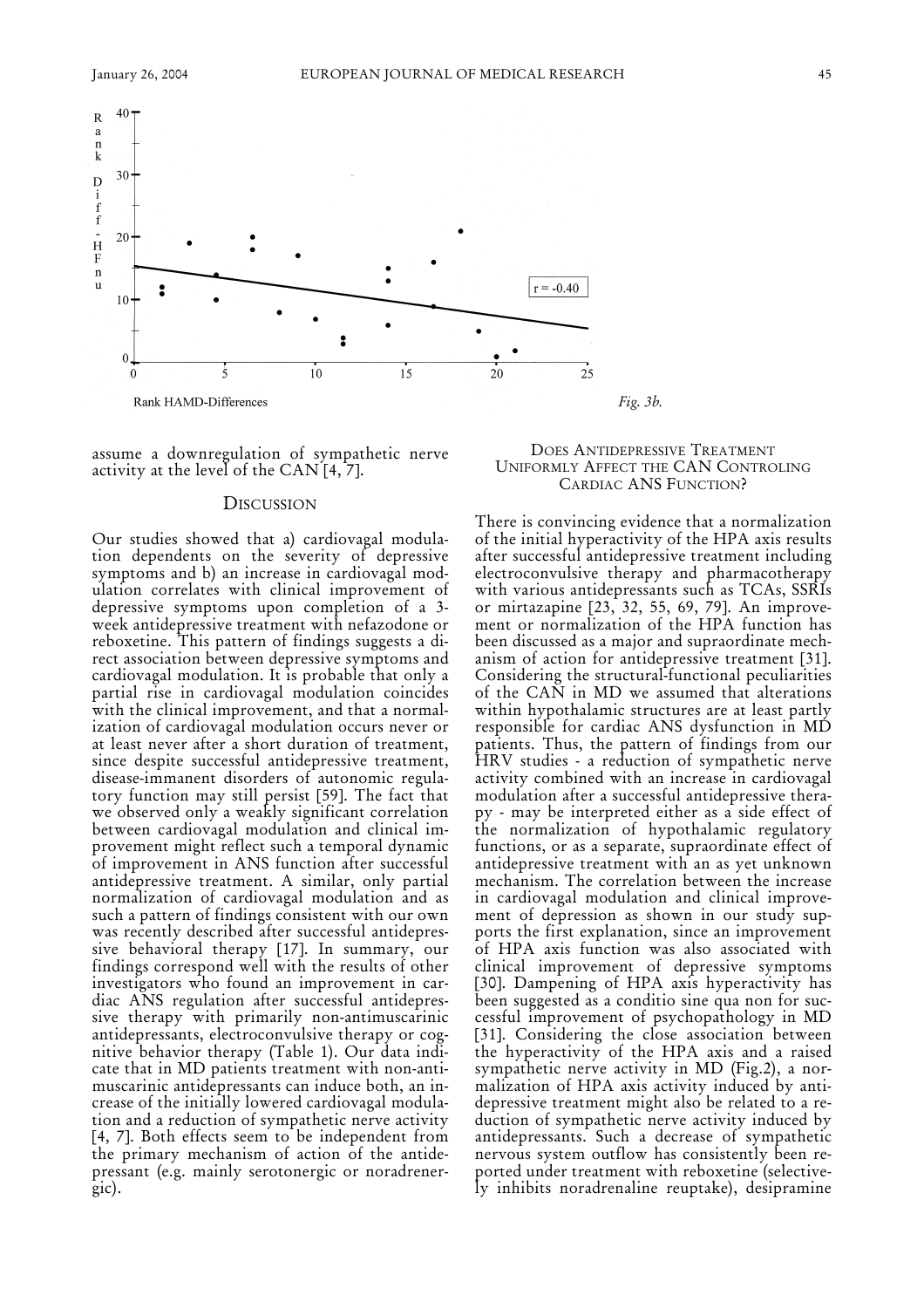(mainly inhibits noradrenaline reuptake), and imipramine (inhibits both, noradrenaline and serotonin reuptake) (summary in [7]), and also under treatment with some SSRIs like paroxetine or fluoxetine [20, 76, 86]. The absence of a significant correlation between changes in mainly sympathetic HRV indices (e.g. LF power, LF/HF ratio) and an improvement of depressive symptoms in our study (Table 2) does not contradict this interpretation, since the interaction between the sympathetic and parasympathetic tree of the ANS does not follow a purely algebraic antagonism (i.e. an increase in cardiovagal modulation is not always followed by a quantitatively equal reduction in sympathetic modulation, and vice versa). Physiologically, this interaction occurs as part of a complex interplay between afferent and efferent nerve impulses, whereby sympathetic influences affect cardiovagal modulation via various pre- and postjunctional mechanisms, and vice versa, a situation underlying the term "accentuated antagonism" (summary in [13]). As a result, sympathetic influences are always involved in bringing about the measured "net effects" of cardiovagal modulation. In other words: the correlation between cardiovagal modulation and depressive symptoms always reflects sympathetic influences as well, even if no statistically linear correlation was found (as in our studies) between mainly sympathetic HRV indices and depressive symptoms.

Heuser (1998) suggested that the improvement of HPA axis function at the hypothalamic level induced by antidepressants might precede clinical improvement of depressive symptoms [30, 31]. In our studies we were not able to predict an improvement in psychopathology from early changes in autonomic modulation after 2 or 10 days of treatment (Table 2). Thus, our data do not support the certainly attractive hypothesis that therapeutic outcome of antidepressive treatment can be predicted with the help of short-term (within a few days) changes in autonomic modulation induced after application of a "test dose" of a mainly noradrenergic or serotonergic acting antidepressant.

#### **LIMITATIONS**

Our studies on the ANS effects of nefazodone or reboxetine [4, 7] did not employ a placebo group. This was for pragmatic reasons: a numerically sufficiently large sample of MD patients representative for everyday clinical life was to be studied. In this respect one justified criticism is that data from approval studies can not be transferred and generalized without reservations to treatment in everyday practice, for which reason the necessity of carrying out phase IV studies is stressed [44]. The only goal of our clinical phase IV study was to evaluate the ANS effects of two antidepressants (the effectiveness of which was proven and which had already been approved for marketing). If the objective of our study would have been to evaluate the clinical efficacy of these drugs, then a placebo control would have been indispensable. If one considers the declared intention of our study, however, it would appear to be highly dubious for ethical reasons to with-hold an efficacious therapy from 50 patients with severe depressive symptoms. Therefore, a placebo controlled study with the sole purpose of studying ANS effects of two antidepressants could hardly be realized in most European countries, and particularly in Germany, where the span between ethical justification and the clinical necessity of placebo-controlled studies is anchored deeply in the consciousness of both, the medical profession and the psychiatrically ill patients. As such most studies on the ANS effects of antidepressants also refrained from recruiting a placebo group (Table 1). Our patients all had to be treated in a hospital because of the severity of their depressive symptoms. As such a 3-week placebo treatment was just as obsolete for economic reasons as an absolute renunciation of therapy (untreated control group). If we had included outpatients with less marked depressive symptoms, it could not have been reliably guaranteed (unlike treatment under hospital conditions) that all patients would have taken their medication. Compliance with intake of prescribed medication represents a major problem particularly with psychiatrically ill patients. We are not aware of any HRV longitudinal study involving a large number of untreated depressive patients; in one of our own case series we found no significant spontaneous changes in the 5-minute resting HRV amongst 6 MD patients, and a good reproducibility of the HRV indices within an observation period of 24- 48 hours [2]. These findings are consistent with numerous other studies which confirm a sufficient reproducibility of HRV [75], although conflicting findings have occasionally been reported [16]. Whether a good reproducibility of HRV would also exist during placebo treatment of an MD, remains yet to be tested. Interestingly, positron emission tomography (PET) studies on the effects of pain stimuli in patients treated with opiates or placebo were able to show that even after application of placebo there was a demonstrable alteration in cerebral blood flow in the prefrontal cortex including the anterior cingulate [57]. This means that a placebo treatment in some indications is able to induce functional changes in welldefined brain areas of the CAN known to be involved in controlling cardiac ANS function (Fig.1).

We assumed that MD-associated abnormalities in cardiac ANS function are mainly caused by functional-structural abnormalities of the CAN, particularly within hypothalamic structures. The results of our HRV studies [2, 4, 7] are consistent with this hypothesis. Future studies, which should combine measurements of HRV with biochemical determinations of hormones of the HPA axis, might further strengthen the hypothesis between improvement in HPA axis function and corresponding changes in cardiac autonomic modulation induced by antidepressants. Never-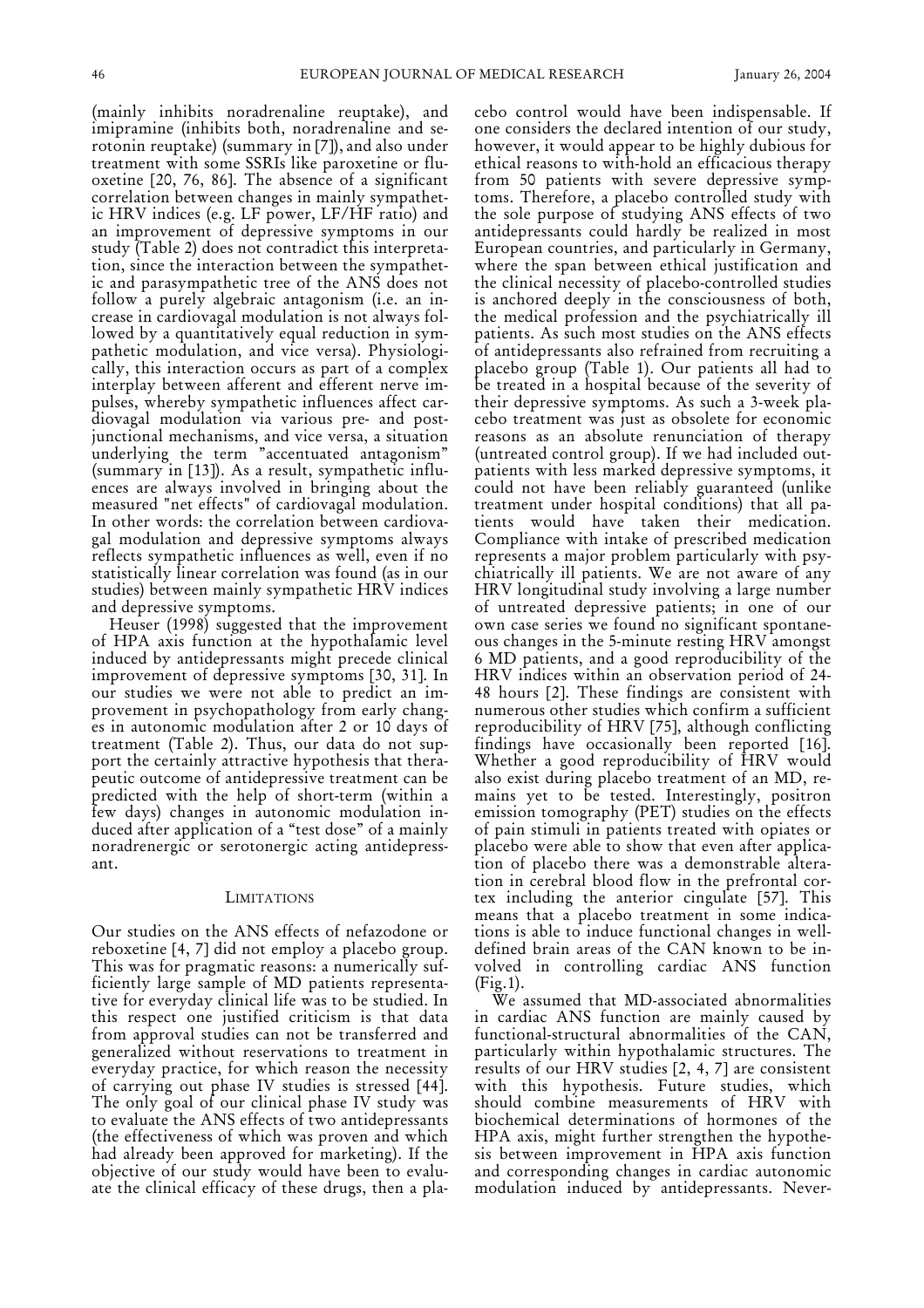theless, some methodological limitations regarding HRV studies should not be overlooked. HRV can only reflect autonomic neurocardiac modulation at the end-organ level, and therefore, represent the combined outcome of autonomic modulations generated within the CAN and their modification by peripheral ANS structures. This is, however, a general (and unavoidable) problem for most biochemical and neurophysiological studies in man that attempt to gain information on CNS regulatory mechanisms on the basis of measurements of peripheral parameters as physiological endpoints of a feedback loop (e.g. plasma catecholamines, hormones, skin conductance level). In order to guarantee a certain differentiation between central and peripheral mechanisms of ANS modulation, the activity of cardiac autonomic nerves would have to be measured separately at their central and peripheral levels. With our current state of knowledge such a procedure would be practically impossible in man. It might be helpful to complement HRV data with direct measurements of cardiac sympathetic nerve activity (e.g. cardiac norepinephrine spillover) [80]. Since this is, however, a quite invasive technique, a broad application of this procedure will not be possible, and the realization of such studies will be limited to small case numbers in the hands of a few spe-

#### PERSPECTIVES AND FUTURE NEED FOR STUDY

cialized laboratories.

The mechanisms underlying antidepressive treatment-induced changes in cardiac ANS require further clarification. Since not only the HRV, but also the ability to stimulate or inhibit HPA axis function (dexamethasone / CRH stimulation test) can vary quite considerably between individual MD patients, combined measurement of HPA axis function and HRV are urgently needed for strengthening the hypothesis of an association between improvement in HPA axis function and corresponding changes in cardiac autonomic modulation induced by antidepressants. A study on this subject is currently being carried out in cooperation with the University of Duesseldorf; it examines the effects of antidepressive treatment with repetitive transcranial magnetic stimulation on HPA axis function and cardiac ANS regulation. In addition, combined studies of HRV together with newer imaging procedures such as functional MRI (f-MRI), SPECT or PET might be helpful for acquiring new information regarding the mechanisms of ANS dysregulation in MD. Studies on the antidepressive effects of the vagal stimulation technique (VNS) appear to be of special interest in this regard [26]. VNS causes immediate and long term changes in brain regions with vagal innervation (e.g. the orbito-frontal cortex, the thalamus and the limbic system), that have also been implicated in the pathophysiology of affective disorders [18]. For example, an increase in glucose metabolism could be shown after a multimonth treatment with VNS in the orbitofrontal cortex, the anterior

cingulum, and in the left insular region [26], whereby these brain structures are parts of the CAN (Fig.1). Intraoperative stimulation studies in man demonstrated that the left insular region primarily controls cardiovagal activity, while the right insular region controls sympathetic nerve activity [56]. These findings are consistent with the results of HRV studies on patients with structural lesions of the insular cortex: compared to normal individuals only patients with lesions of the left insular region revealed a higher heart rate and a reduced HRV including a reduction in HF-power (i.e. a pattern of HRV allowing a reduced cardiovagal modulation to be presumed). Against this background a recently conducted f-MRI study on the CNS effects of the antidepressant venlafaxine (a combined noradrenaline-serotonin reuptake inhibitor) may be of special interest: In this study, serial f-MRI scans were prepared during presentation of affect-stimulating or affect-neutral images to 12 untreated MD patients and 5 controls, whereby the results of the baseline examination were compared with those obtained after antidepressive treatment with venlafaxine [21]. Significant group by time inter-actions in response to the negative vs. neutral stimuli were found in the left anterior cingulum and in the left insular cortex. Considering that the left insular is primarily involved in the supramedullary control of cardiovagal modulation [56], this finding might be related to changes in cardiovagal modulation following venlafaxine treatment. Overall, these examples suggest an association between changes in emotion and cognition induced by antidepressive treatment and corresponding changes in cardiac ANS function at the level of the CAN. Therefore, future imaging studies on the CNS effects of antidepressive treatment, in particular on the CNS effects of VNS, should also investigate cardiac ANS function. Because surgical intervention is required to institute VNS, a predictable outcome of therapeutic success would be more desirable than would be the case when applying medication. Therefore, such studies should not only examine the influence of VNS on cardiovagal modulation of heart rate, but should also investigate the predictive value of cardiovagal modulation for the therapeutic outcome of antidepressive treatment with VNS.

#### **REFERENCES**

- 1 Agelink MW, Baumann B, Sanner S, Kavuk I, Mück-Weymann M. Komorbidität zwischen kardiovaskulären Erkrankungen und Depressionen. Deutsche Med Wochenschr 2003 (in press)
- 2 Agelink MW, Boz C, Ullrich H, Andrich J. Relationship between major depression and heart rate variability: clinical consequences and implications for antidepressive treatment. Psychiatry Res 2002; 113: 139-149
- 3 Agelink MW, Lemmer W, Malessa R, Zeit T, Klieser E. Improvement of neurocardial vagal dysfunction after successful antidepressive treatment with electroconvulsive therapy. Eur Psychiatry 1998; 13 (suppl. 4): 259S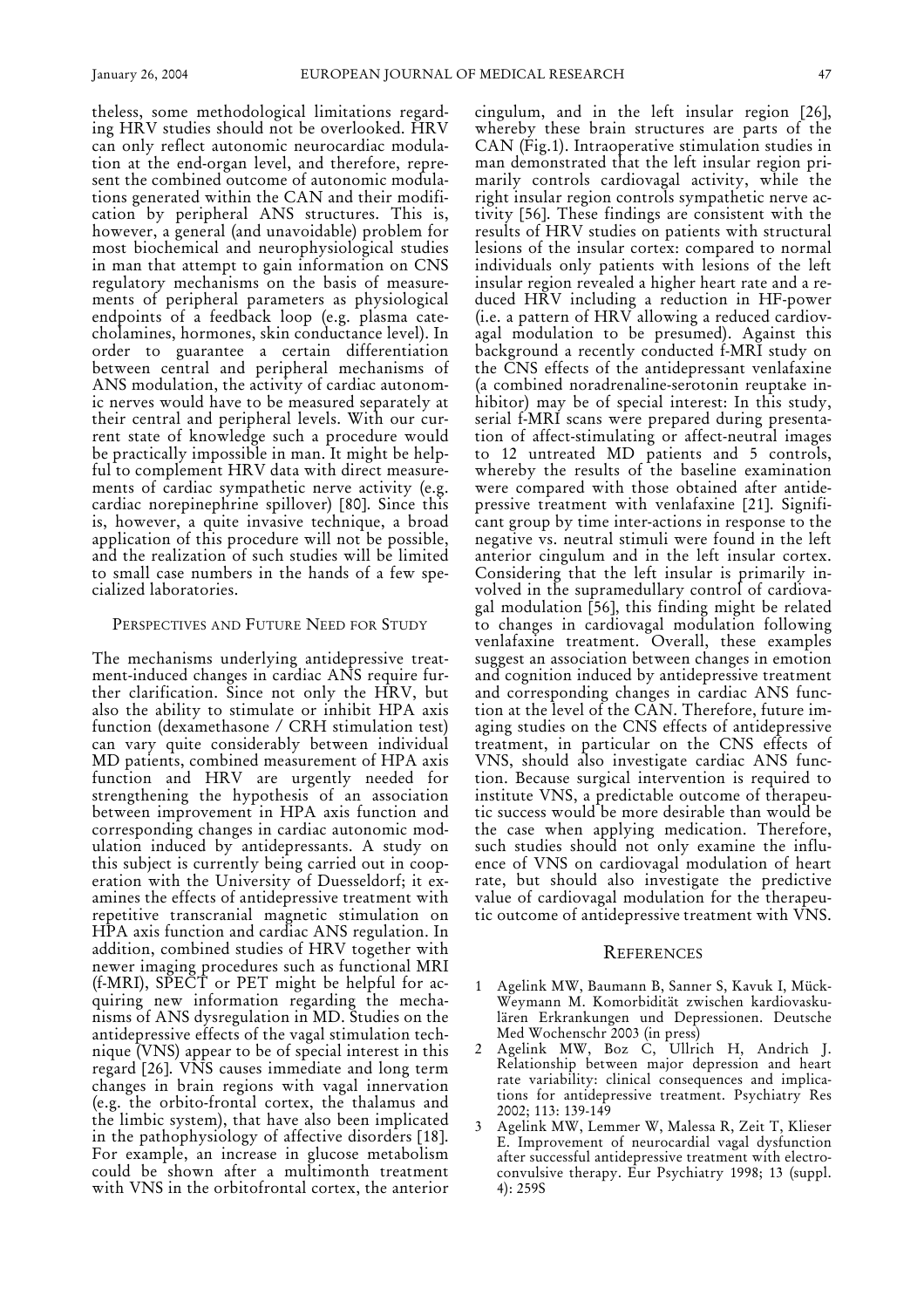- 4 Agelink MW, Majewski T, Wurthmann C, Postert T, Linka T, Rotterdam S, Klieser E. Autonomic neurocardiac function in patients with major depression and effects of antidepressive treatment with nefazodone. J Affect Disord 2001; 62: 187-198
- 5 Agelink MW, Malessa R, Baumann B, Majewski T, Akila F, Zeit T, Ziegler D. Standar-dized tests of heart rate variability (HRV): Normal ranges obtained from 309 healthy humans and effects of age, gender and heart rate. Clin Autonom Res 2001; 11: 99-108
- 6 Agelink MW, Sanner D, Eich H, Pach J, Bertling R, Lemmer W, Klieser E, Lehmann E. Beeinflußt Akupunktur die autonom kardiale Regulation bei Patienten mit leichten depressiven Episoden oder Angststörungen? Fortschr Neurol Psychiat 2003; 71: 141-149
- 7 Agelink MW, Ullrich H, Baumann B, Strum S, Majewski T. Effects of reboxetine, a selective norepinephrine re-uptake inhibitor, on sympathetic and parasympathetic outflow to the heart. Psychopharmacology (Berl) 2002; 163: 151-156
- 8 Balogh S, Fitzpatrick DF, Shelton DGS, Hendricks E, Paige SR. Increases in heart rate variability with successful treatment in patients with major depressive disorder. Psycho-pharmacol Bull 1993; 29: 201-206
- 9 Baumann B, Bielau H, Krell D, Agelink MW, Diekmann S, Wurthmann C, Trübner K, Bernstein HG, Danos P, Bogerts B. Circumscribed numerical deficit of dorsal raphe neurons in mood disorders. Psychol Med 2002; 32: 93-103
- 10 Baumann B, Bogerts B. Neuroanatomical studies on bipolar disorder. Br J Psychiatry 2001; 178 (suppl. 41): S142-147
- 11 Baumann B, Normann C, Bielau H. Neurobiologie bipolarer Erkrankungen. Nervenarzt 2003; 74: 607- 623
- 12 Ben-David J, Zipes DP. Autonomic neural modulation of cardiac rhythm: Part I. Basic concepts. Modern Concepts of Cardiovascular Disease 1988; 57: 41-46
- 13 Benarroch EE. (Ed.) Central autonomic network: Functional organization and clinical correlations. Armonk, New York, Futura Publishing Company, 1997
- 14 Bigger JT, Fleiss JL, Steinman RC, Rolnitzky RE, Rottman JN. Frequency domain measures of heart period variability and mortality after myocardial infarction. Circulation 1992; 85: 164-171
- 15 Billman GE. Cellular mechanisms of ventricular fibrillation. News Physiol Sci 1992; 7: 254-259
- 16 Breuer HW, Skyschally A, Wehr M, Schulz R, Heusch G. Poor reproducibility of parameters of heart rate variations. Z Kardiol 1993; 81: 475-481
- 17 Carney RM, Freedland KE, Stein PK, Skala JA, Hoffmann P, Jaffe AS. Change in heart rate and heart rate variability during treatment for depression in patients with coronary heart disease. Psychosom Med 2000; 62: 639-647
- 18 Chae JH, Nahas Z, Lomarev M, Denslow S, Lorberbaum JP, Bohning DE, George MS. A review of functional neuroimaging studies of vagus nerve stimulation (VNS). Psychiatry Res 2003; 37: 443-455
- 19 Chambers AS, Allen JJ. Vagal tone as in indicator of treatment response in major depression. Psychophysiology 2002; 39: 861-864
- 20 Cohen H, Kotler M, Matar M, Kaplan Z. Normalization of heart rate variability in post-traumatic stress disorder patients following fluoxetine treatment: preliminary results. Isr Med Assoc J 2000; 2: 296-301
- 21 Davidson RJ, Irwin W, Anderle MJ, Kalin NH. The

neural substrates of affective pro-cessing in depressed patients treated with venlafaxine. Am J Psychiatry 2003; 160: 64-75

- 22 De Ferrari GM, Schwartz PJ. Autonomic nervous system and arrhythmias. Ann NY Acad Sci 1990; 601: 247-262
- 23 DeBellis MD, Geracioti TD, Altemus M, Kling MA. Cerebrospinal fluid monamine meta-bolites in fluoxetine treated patients with major depression and in healthy volunteers. Biol Psychiatry 1993; 33: 636-641
- 24 Ewing DJ, Clarke BF. Autonomic neuropathy: its diagnosis and prognosis. J Clin Endocrinol Metab 1986; 15: 855-889
- 25 Fisher LA. Central autonomic modulation of cardiac baroreflex by corticotropin-releasing factor. Am J Physiol 1989; 256: H949-H955
- 26 George MS, Nahas Z, Bohning DE, Kozel FA, Anderson B, Chae JH, Lomarev M, Denslow S, Li X, Mu C. Vagus nerve stimulation therapy. A research update. Neurology 2002; 59 (suppl) S56-61
- 27 Gilbey MP, Jordan D, Richter DW, Spyer KM. Synaptic mechanisms involved in the inspiratory modulation of vagal cardio-inhibitory neurones in the cat. J Physiol 1984; 356: 65-78
- 28 Hartikainen JE, Malik M, Staunton A, Poloniecki J, Camm AJ. Distinction between arrhythmic and nonarrhythmic death after acute myocardial infarction based on heart rate variability, signal averaged electrocardiogram, ventricular arrhythmias and left ventricular ejection fraction. Am J Coll Cardiol 1996; 28: 296-304
- 29 Heßlinger B, Härter M, Barth J, KlechaD, Bode C, Walden J, Bengel J, Berger M. Komor-bidität von depressiven Störungen und kardiovaskulären Erkrankungen. Implikationen für Diagnostik, Pharmako- und Psychotherapie. Nervenarzt 2002; 73: 205-218
- 30 Heuser I, Schweiger U, Gotthardt U, Schmider J, Lammers CH, Dettling M, Holsboer F. Pituitary-adrenal system regulation and psychopathology during amitryptiline treatment in elderly depressed patients and normal comparison subjects. Am J Psychiatry 1996; 153: 93-99
- 31 Heuser I. The hypothalamic-pituitary-adrenal system in depression. Pharmacopsychiatry 1998; 31: 10-13
- 32 Holsboer-Trachsler F, Stohler R, Hatzinger M. Repeated administration of the combined dexamethason human corticotropin releasing hormone stimulation test during antide-pressive treatment of depression. Psychiatry Res 1991; 38: 163-171
- 33 Johnson RH, Robinson BJ. Mortality in alcoholics with autonomic neuropathy. J Neurol Neurosurg Psychiatr 1988; 51: 476-480
- 34 Khan IA. Clinical and therapeutic effects of congenital and aquired long QT syndrome. Am J Med 2002; 112: 58-66
- 35 Khaykin Y, Dorian P, Baker B, Shapiro C, Sandor P, Mironov D, Irvine J, Newman D. Autonomic correlates of antidepressant treatemnt using heart rate variability analysis. Can J Psychiatry 1998; 43: 183-186
- 36 Kittayaphong R, Cascio WE, Light KC, Sheffield D, Golden RN, Finkel JB, Glekas G, Koch GG, Sheps DS. Heart rate variability in patients with coronary artery disease: Differences in patients with higher and lower depression scores. Psychosom Med 1997; 59: 231-235
- 37 Kleiger RE, Miller IP, Bigger JT, Moss AJ and the Multicenter Postinfarction Research Group. Decreased heart rate variability and its association with increased mortality after acute myo-cardial infarction. Am J Cardiol 1987; 59: 256-262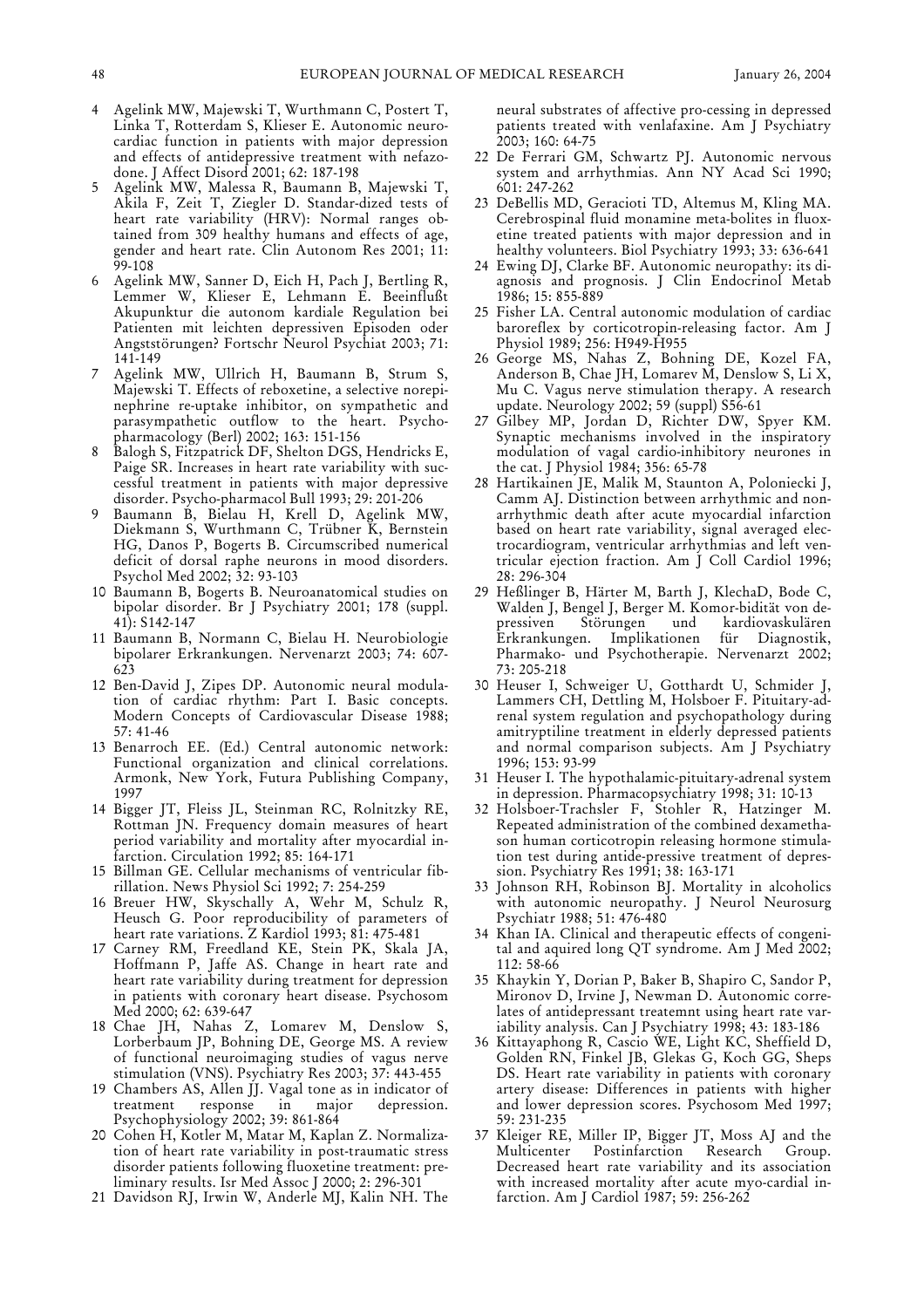- 38 Klieser E. Psychopharmakologische Differentialtherapie endogener Psychosen. Thieme Verlag, Stuttgart, New York, 1990
- 39 La Rovere MT, Bigger JT, Marcus FI, Mortara A, Schwartz PJ. Baroreflex sensitivity and heart-rate variability in prediction of total cardiac mortality after myocardial infarction. ATRAMI (Autonomic Tone and Reflexes After Myocardial Infarction) Investigators. Lancet 1998; 351: 478-484
- 40 Lacroix D, Logier R, Kacet S, Hazard JR, Dagano J, Lekieffre J. Effects of consecutive administration of central and peripheral anticholinergic agents on respiratory sinus arrhythmia in normal subjects. J Auton Nerv Sys 1992; 39: 211-217
- 41 Lanza GA, Pedrotti P, Rebuzzi AG, Pasceri V, Quaranta G, Maseri A. Usefulness of the addition of heart rate variability to Holter monitoring in predicting in-hospital cardiac events in patients with unstable angina pectoris. Am J Cardiol 1997; 80: 263- 267
- 42 Lederbogen F, Gernoth C, Weber B, Colla M, Kniest A, Heuser I, Deuschle M. Antidepressive treatment with amitriptyline and paroxetine: comparable effects on heart rate variability. J Clin Psychopharmacol 2001; 21: 238-239
- 43 Light KC, Kothandapani RV, Allen MT. Enhanced cardiovascular and catecholamine responses in women with depressive symptoms. Int J Psychophysiol 1998; 28: 157-166
- 44 Linden M. Die Bedeutung von Anwendungsbeobachtungen in der Evaluation neuer Anti-depressiva. In: Möller HJ, Müller W, Rüther E (eds.). Moderne Antidepressiva. Thieme Verlag; Stuttgart / New York 2002; 85-98
- 45 Lombardi F, Porta A, Marzegalli M, Favale S, Santini M, Vincenti A, De Rosa A. Heart rate variability patterns before ventricular tachycardia onset in patients with an implantable cardioverter defibrillator. Am J Cardiol 2000; 86: 959-963
- 46 Lown B, Verrier RL, Rabinowitz SH. Neural and psychologic mechanisms and the problem of sudden cardiac death. Am J Cardiol 1977; 39: 890-902
- 47 Lown B, Verrier RL. Neural activity and ventricular fibrillation. N Engl J Med 1976; 294: 1165-1170
- 48 McFarlane A, Kamath MV, Fallen EL, Malcolm V, Cherian F, Norman G. Effects of sertraline on the recovery rate of cardiac autonomic function in depressed patients after acute myocardial infarction. Am Heart J 2001; 42: 617-623
- 49 Meredith IT, Broughton A, Jennings GL, Esler MD. Evidence of a selective increase in cardiac sympathetic activity in patients with sustained ventricular arrhythmias: N Eng J Med 1991; 325: 618-624
- 50 Molgaard H, Sorensen KE, Bjerregaard P. Attenuated 24-h heart rate variability in apparently healthy subjects, subsequently suffering sudden cardiac death. Clin Autonom Res 1991; 1: 233-237
- 51 Moser M, Lehofer M, Hoehn-Saric R, McLeod DR, Hildebrandt G, Steinbrenner B, Voica M, Liebmann P, Zapotoczky G. Increased heart rate in depressed subjects in spite of unchanged autonomic balance. J Affect Dis 1998; 48: 115-124
- 52 Musselman DL, DeBattista C, Nathan KI, Kilts CD, Schatzberg AF, Nemeroff CB. Biology of mood disorders. In: Schatzberg AF, Nemeroff CB (Eds.) Textbook of Psycho-pharmacology (2nd edition). Am Psychiatric Press 1998; 549-588
- 53 Musselman DL, Evans DL, Nemeroff CB. The relationship of depression to cardiovascular disease. Epidemiology, biology and treatment. Arch Gen Psychiatr 1998; 55: 580-592
- 54 Nahshoni E, Aizenberg D, Sigler M, Zalsman G, Strasberg B, Imbar S, Weizman A. Heart rate variability in elderly patients before and after electroconvulsive therapy. Am J Geriatr Psychiatry 2001; 9: 255-260
- 55 Nemeroff CB, Bisette G, Akil H, Fink M. Neuropeptide concentrations in the cerebrospinal fluid of depressed patients treated with electroconvulsive therapy: cortico-tropin-releasing factor, beta-endorphin and somatostatin. Br J Psychiatry 1991; 158: 59- 63
- 56 Oppenheimer SM, Gelb A, Girvin JP, Hachinski VC. Cardiovascular effects of human insular cortex stimulation. Neurology 1992; 42: 1727-1732
- 57 Petrovic P, Kalso E, Petersson KM, Ingvar M. Placebo and opioid analgesia - imaging a shared neural network. Science 2002; 295: 1737-1740
- 58 Pongratz G, Zietz B, Gluck T, Scholmerich J, Straub RH. Corticotropin-releasing factor modulates cardiovascular and pupillary autonomic reflexes in man: is there a link to inflammation-induced autonomic nervous system hyperreflexia? Ann NY Acad Sci 2002; 966: 373-383
- 59 Post RM. Transduction of psychosocial stress into the neurobiology of recurrent affective disorder. Am J Psychiatry 1992; 149: 999-1010
- 60 Price ML, Curtis AL, Kirkby LG, Valentino RJ, Lucki I. Effects of corticotropin-releasing factor on brain serotonergic activity. Neuropsychopharmacol 1998; 18: 492-502
- 61 Purba JS, Hoogendijk WJ, Hofman MA, Swaab DF. Increased number of vasopressin- and oxytocin expressing neurons in the paraventricular nucleus of the hypothalamus in depression. Arch Gen Psychiatry 1996; 53: 137-143
- 62 Raadsheer FC, Hoogendijk WJ, Stam FC, Tilders FJ, Swaab DF. Increased numbers of corticotropine releasing hormone expressing neurons in the hypothalamic paraventricular nucleus of depressed patients. Neuroendocrinology 1994; 60: 436-444
- 63 Randall WC, Wurster RD: Peripheral innervation of the heart. In: Levy MN, Schwartz PJ (Eds). Vagal control of the heart: Experimental basis and clinical implications. Armonk, New York, Futura Publishing Company, 1994, pp21-32
- 64 Rechlin T, Weis M, Schneider K, Zimmermann U, Kaschka WP. Does bright light therapy influence autonomic heart rate parameters? J Affect Dis 1995; 34: 131-137
- 65 Rechlin T, Weis M, Spitzer A, Kaschka WP. Are affective disorders associated with alterations of heart rate variability? J Affect Dis 1994; 32: 271-275
- 66 Rechlin T. Die Auswirkungen der psychopharmakologischen Therapie auf die Herz-frequenzvariation. Nervenarzt 1995; 66: 678-685
- 67 Roose SP, Laghrissi-Thode F, Kennedy JS, Nelson JC, Bigger JT, Pollock BG, Gaffney A, Narayan M, Finkel MS, McCafferty J, Gergel I. Comparison of paroxetine and nortrip-tyline in depressed patients with ischemic heart disease. JAMA 1998; 279: 287- 291
- 68 Sauvage M, Steckler T. Detection of corticotropin-releasing hormone receptor 1 immuno-reactivity in cholinergic, dopaminergic and noradrenergic neurons of the murine basal forebrain and brainstem nuclei- potential implications for arousal and attention. Neuro-science 2001; 104: 643-652
- 69 Schule C, Baghai T, Bidlingmaier M, Strasburger C, Laakmann G. Endocrinological effects of mirtazapine in healthy volunteers. Prog Neuropsychopharmacol Biol Psychiatry 2002; 26: 1253-1261